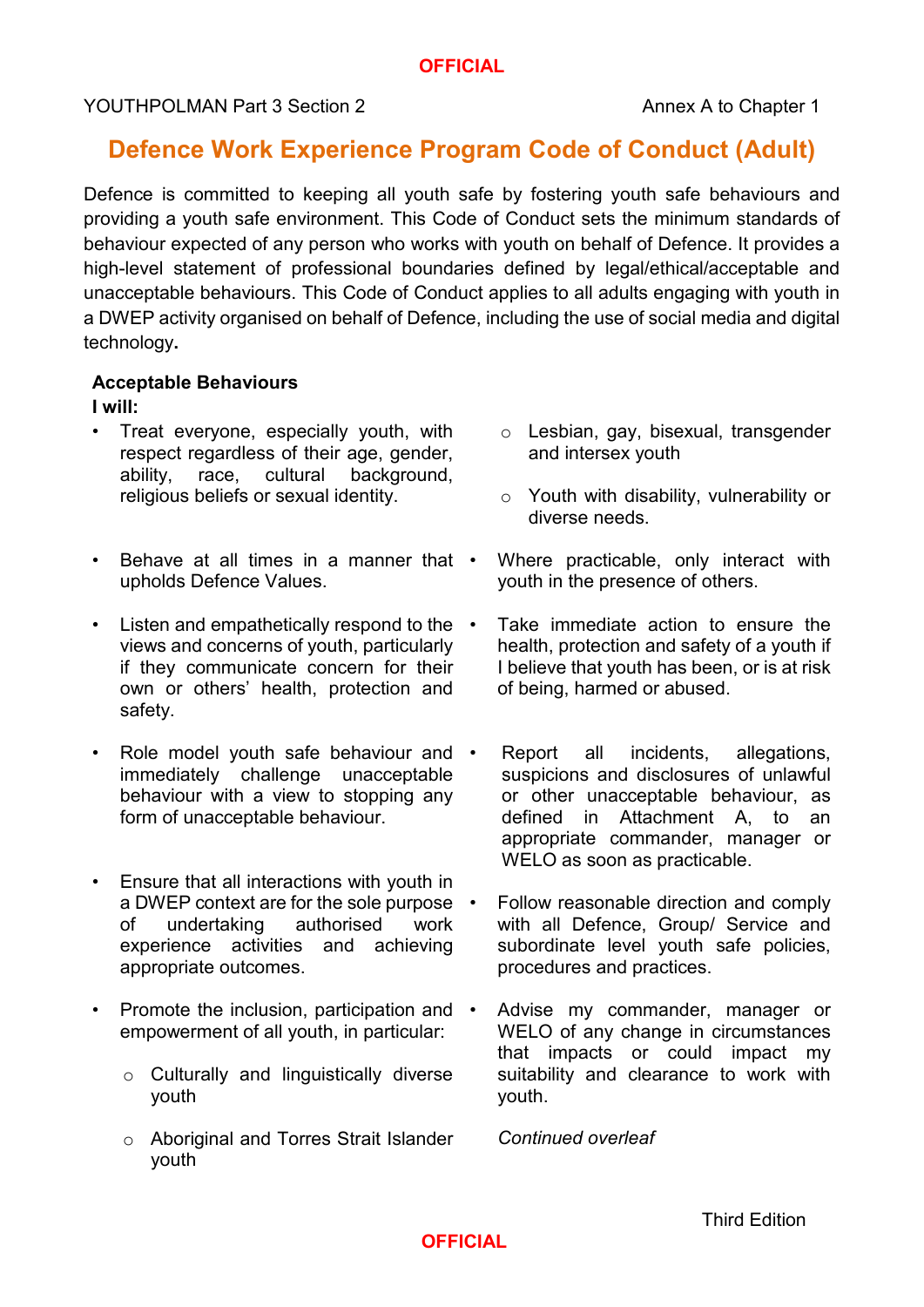A-2

#### **Unacceptable Behaviours I will not:**

- Abuse my power/authority or engage in any unlawful or other unacceptable behaviour, as defined in Attachment A to this Code of Conduct, with or in relation to a youth or any other person, in either a physical or online environment.
- Allow others to behave in a manner that endangers the health, protection and safety of a youth or any other person.
- Ignore or dismiss any concern, allegation, suspicion, disclosure, event or incident of unacceptable behaviour that has affected, or has the potential to affect, the health, protection and safety of a youth or any other person. Contact or meet with youth or other persons involved in the work experience placement outside the placement, except where mentoring protocols are in place for example:
	- o authorised, established or developing mentoring arrangements or
	- o targeted recruitment programs or initiatives.

## **Special Care Provisions**

I acknowledge that when undertaking an adult to youth role, I am prohibited from a sexual relationship with youth for whom I have responsibility, regardless of State/ Territory age of consent laws.